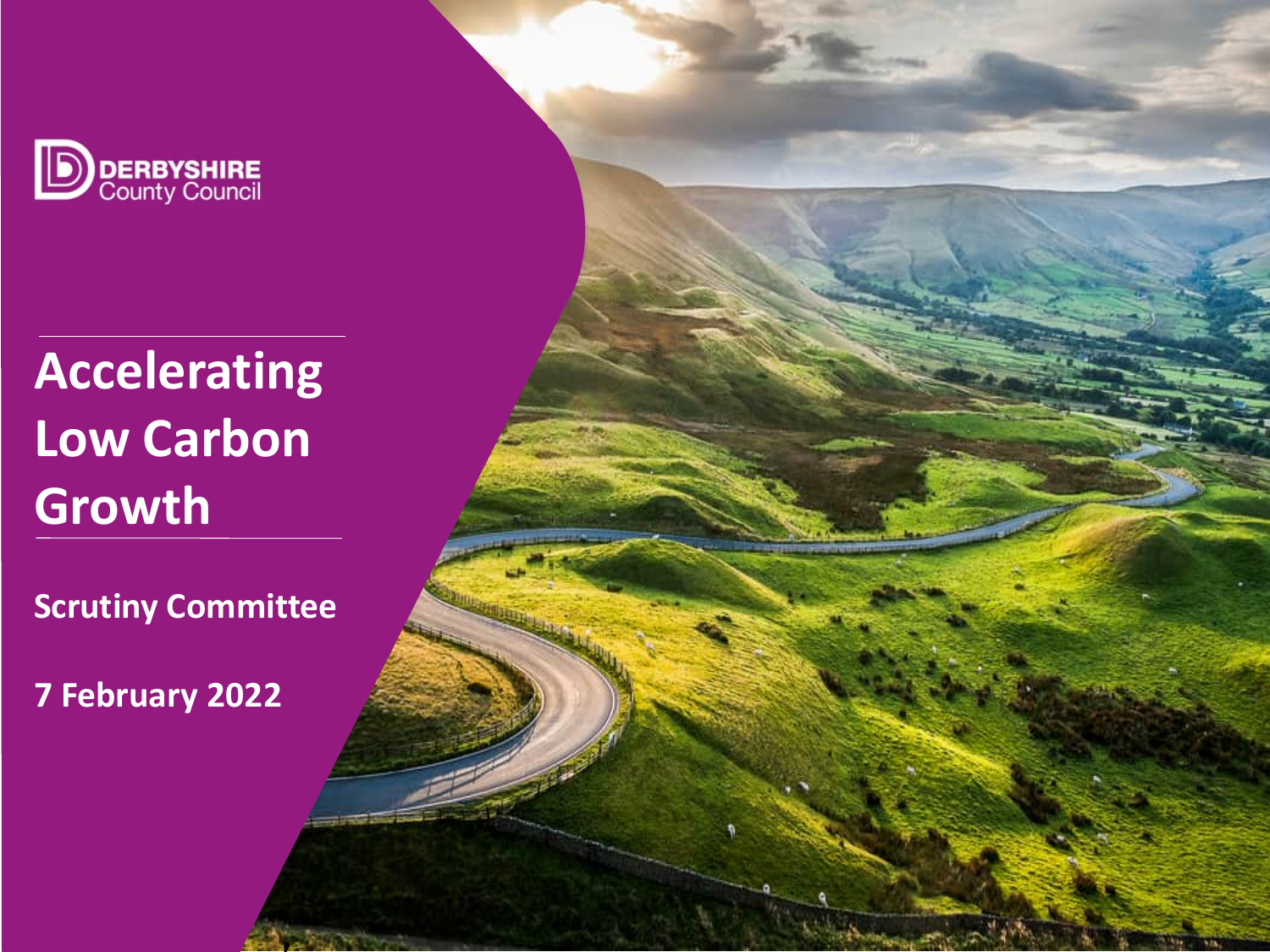## **SCRUTINY: Accelerating growth of a low carbon economy**





**Supporting** 

**businesses Adopting and manufacturing new technologies**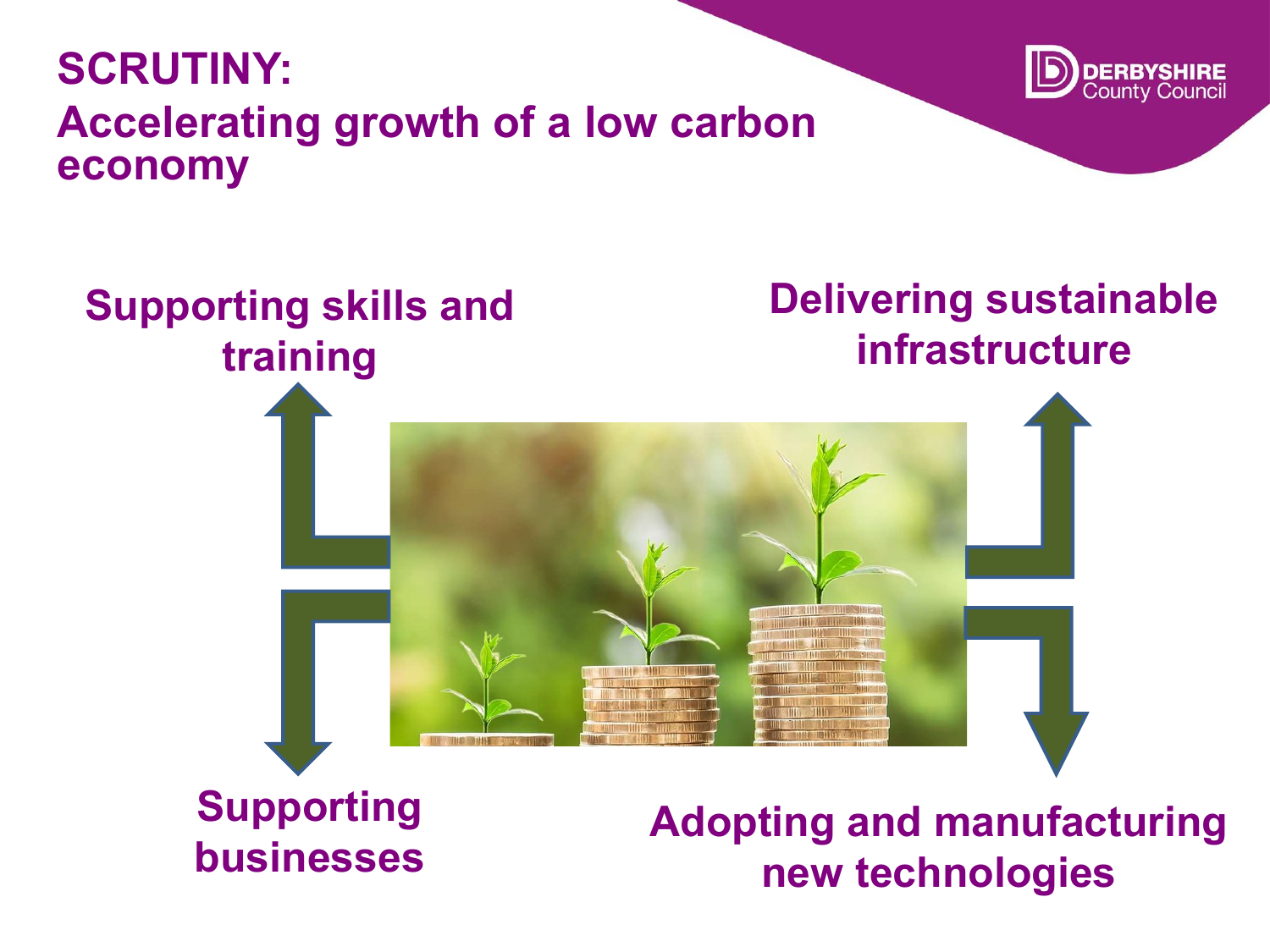### **Derbyshire County Council Climate Change Strategy: Achieving Net Zero (2021-2025)**



- Strategy approved by Cabinet on 14 October 2021
- Sets out what the Council will do to tackle emissions and achieve net zero targets.
- 32 priority actions, supported by over 120 supplementary actions, initiatives and projects, which the Council will either lead or support.
- Twelve themes established to develop, implement, manage and monitor delivery plans.



CONTROLLER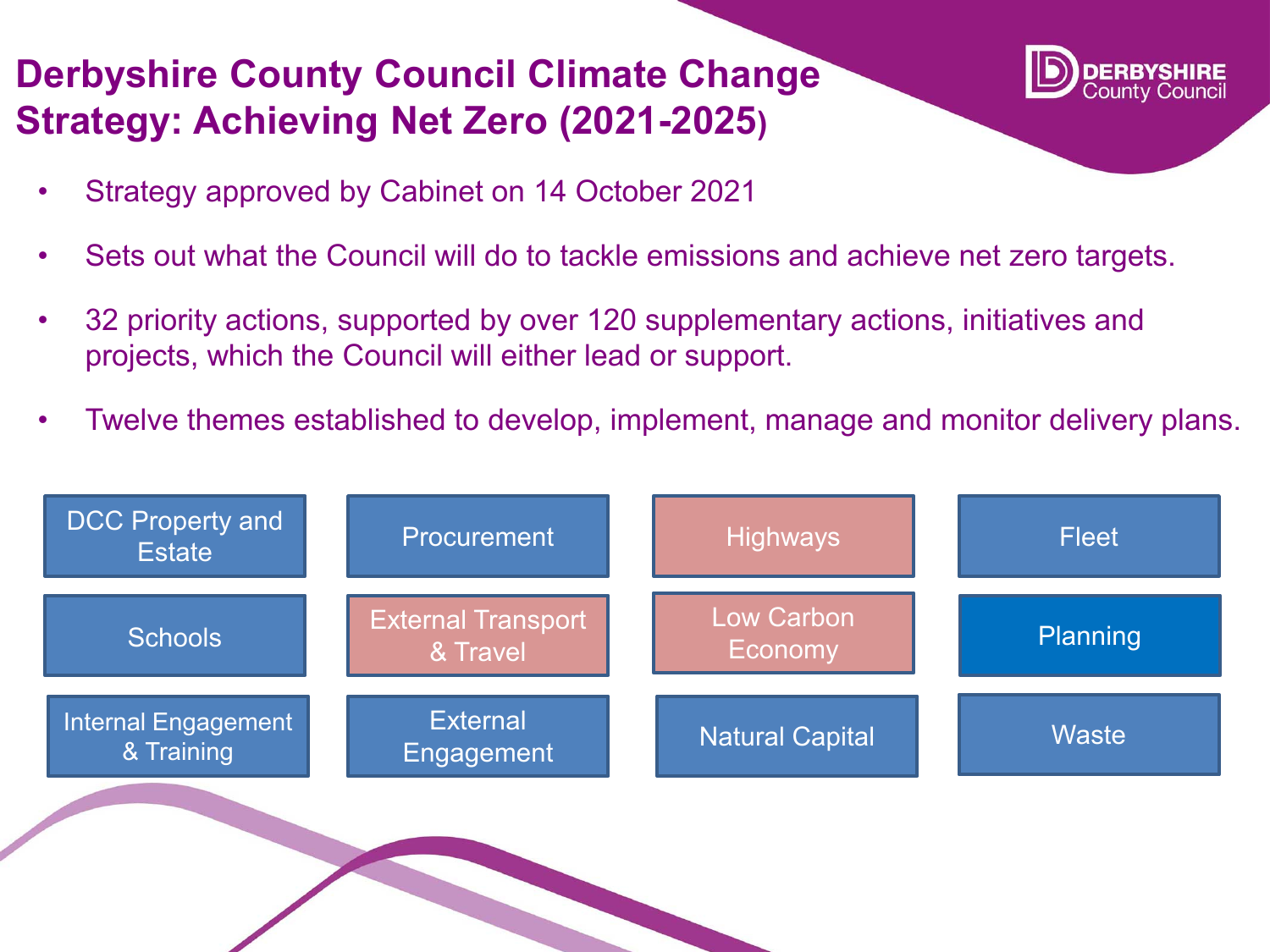## **Priority Actions: Low Carbon Economy**



- 1. Work with our partners to develop a Renewable Energy Strategy for the county and identify opportunities for renewable energy generation, as well as the decarbonisation of heating and energy use in homes.
- 2. Through Vision Derbyshire work with partners to develop a **Strategic Joint Planning Framework** for Derbyshire to ensure that planning measures for net zero commercial buildings are integrated into Local Plans.
- 3. Work with **local academic institutions, trade unions, and regional Chamber of Commerce to identify geographical areas for low carbon industry growth** - assessing and developing capabilities and skills of the region in supplying those industries.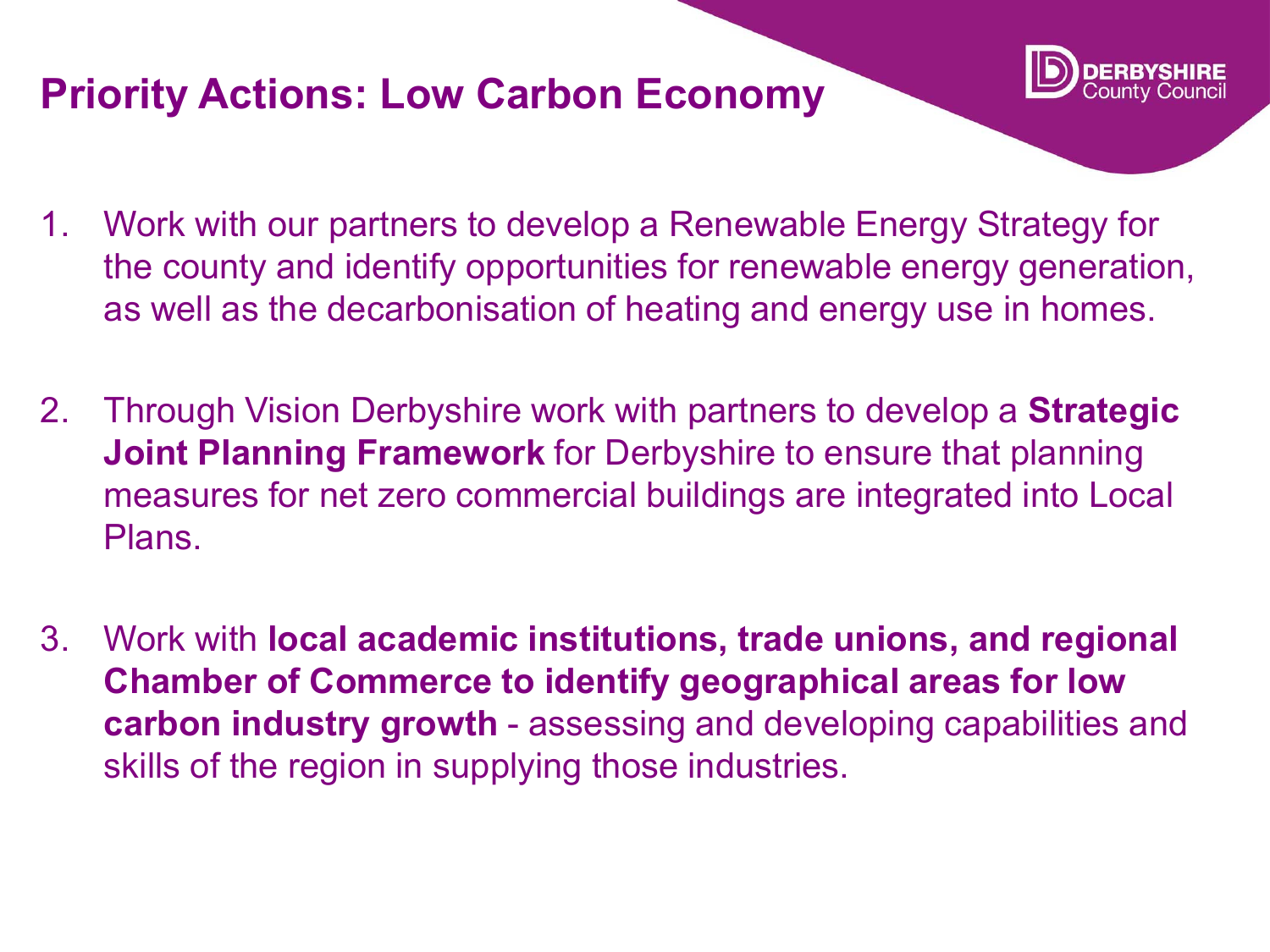## **Priority Actions: Low Carbon Economy**



- 4. Deliver the Derbyshire **Green Entrepreneurs Fund**
- 5. Work with the Midlands Energy Hub and others to build **technical and economic capabilities across the region to deliver renewable energy** and low carbon projects.
- 6. Liaise with Western Power Distribution (WPD) and D2N2 LEP to understand grid capacity and constraints for future energy generation opportunities.
- 7. Through the **COVID Recovery Strategy,** identify high carbon commercial industries and support the business community in shifting to and benefiting from the low carbon economy.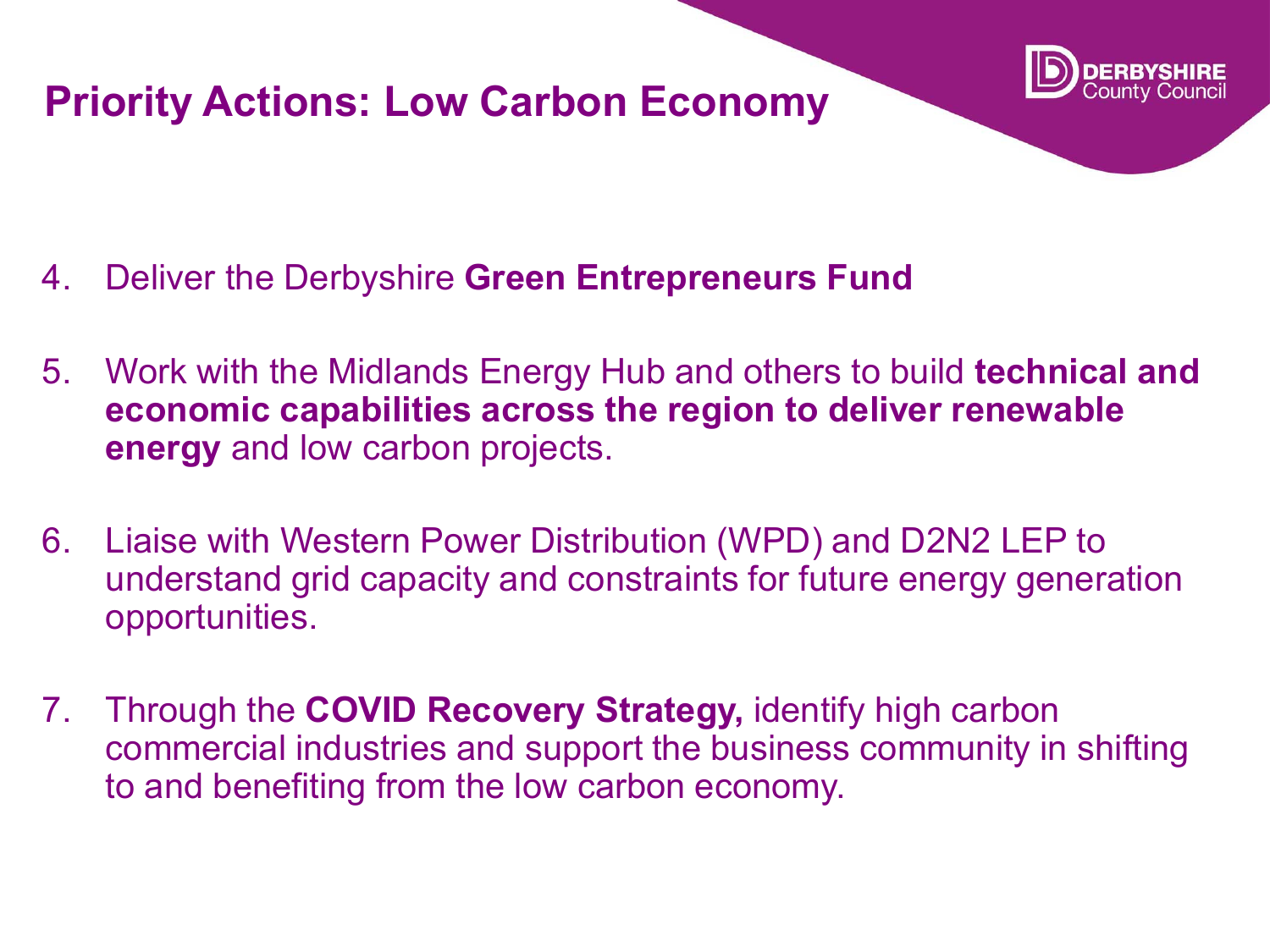# **Recovery Strategy Overview**



- The Derbyshire Economic Recovery Strategy has:
	- One core objective **to build back better.**  Support circular economy, transformational change in local communities and business, level up and accelerate work to mitigate and adapt to climate change
	- **Two key themes Economic Development and Employment & Skills**
	- **Five phases: Rescue, Resume, Revive, Regenerate, Renew**
	- **Nine priorities and 31 key actions**
- Strategy developed and signed off November 2020, formally launched in January 2021
- $\triangleright$  Delivered through the Economy and Business Recovery Cell supported by all 10 local authorities, Chamber, FSB, public transport operators, FE and HE providers, key business representatives, tourist board, Government dept (DWP, DfE and DfT)
- Recovery meetings still on-going. Impact assessment completed in November 2021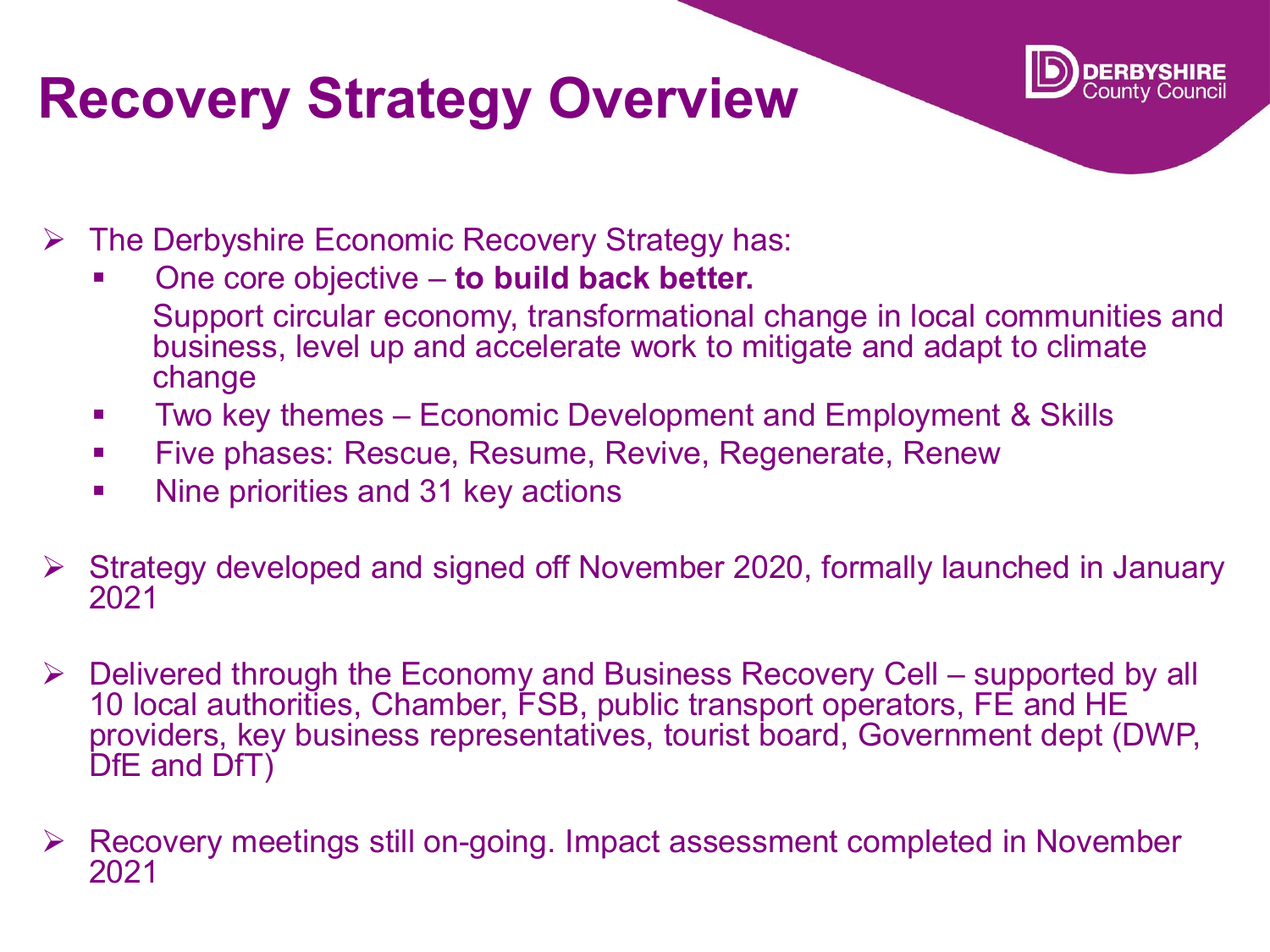# **Progress: Economic Strategy**

| <b>Priority</b>                                                                         | <b>Action</b>                                                                                                                                                                                                                                                                                                                                                                                                                         | <b>Progress</b> |
|-----------------------------------------------------------------------------------------|---------------------------------------------------------------------------------------------------------------------------------------------------------------------------------------------------------------------------------------------------------------------------------------------------------------------------------------------------------------------------------------------------------------------------------------|-----------------|
| <b>Place:</b> resilient and<br>diverse economic<br>centres/market towns                 | Secured £120m from town deals, future high street and levelling up fund to support 6<br>$\bullet$<br>market town renewal programmes<br>Programme developed for remaining market towns - awaiting funding<br>$\bullet$<br>Mobility hub pilots and sustainable transport packages developed<br>£100k shopappy rolled out to support independent retailers<br>Going Forward: Landlord commission, programme of heritage led regeneration |                 |
| <b>Industry:</b> protect<br>sectors and support<br>businesses to<br>diversify, grow     | Re-invigorating OPE to review role of public assets in place<br>$\bullet$<br>£1m business start up programme launched - Vision Derbyshire<br>$\bullet$<br>£2m Green Entrepreneurs Fund launched<br>$\bullet$<br>£2m community renewal fund secured - roll out from November 2021<br>$\bullet$<br>Going Forward: Procurement strategy to support local SMEs; wider sector support (e.g.<br>green tech)                                 |                 |
| <b>Visitor Economy:</b><br>lever unique assets to<br>protect and transform<br>the offer | £100k additional financial support to MPDD<br>$\bullet$<br>Domestic market campaign for 2021<br>Cultural Framework developed - roll out of events programme, Shine a Light<br>Going Forward: Repurpose tourism sector deal, launch international tourism campaign                                                                                                                                                                     |                 |
| <b>Enabling</b><br>Infrastructure:<br>future proof for good<br>growth                   | £3m to sustain public transport; £200k Capability Fund; £1.7m Active Travel; £250k e-bikes<br>£2m 'kickstart fund' secured to prepare new infrastructure projects<br>£1m to enhance digital connectivity $-$ top up vouchers (hard to reach areas)<br>Going Forward: pilot mobility hubs, develop future fuels infrastructure, develop Integrated<br>Transport Plan, deliver Integrated Rail Plan,                                    |                 |
| <b>Inward Investment:</b><br>enhance offer and<br>promote<br>opportunities              | • Reviewed approach and reshaping inward investment service<br>• Reviewed and refining prospectus<br>• Supporting businesses through Brexit transition<br>Going forward: support more businesses to on-shore and localise supply chains                                                                                                                                                                                               |                 |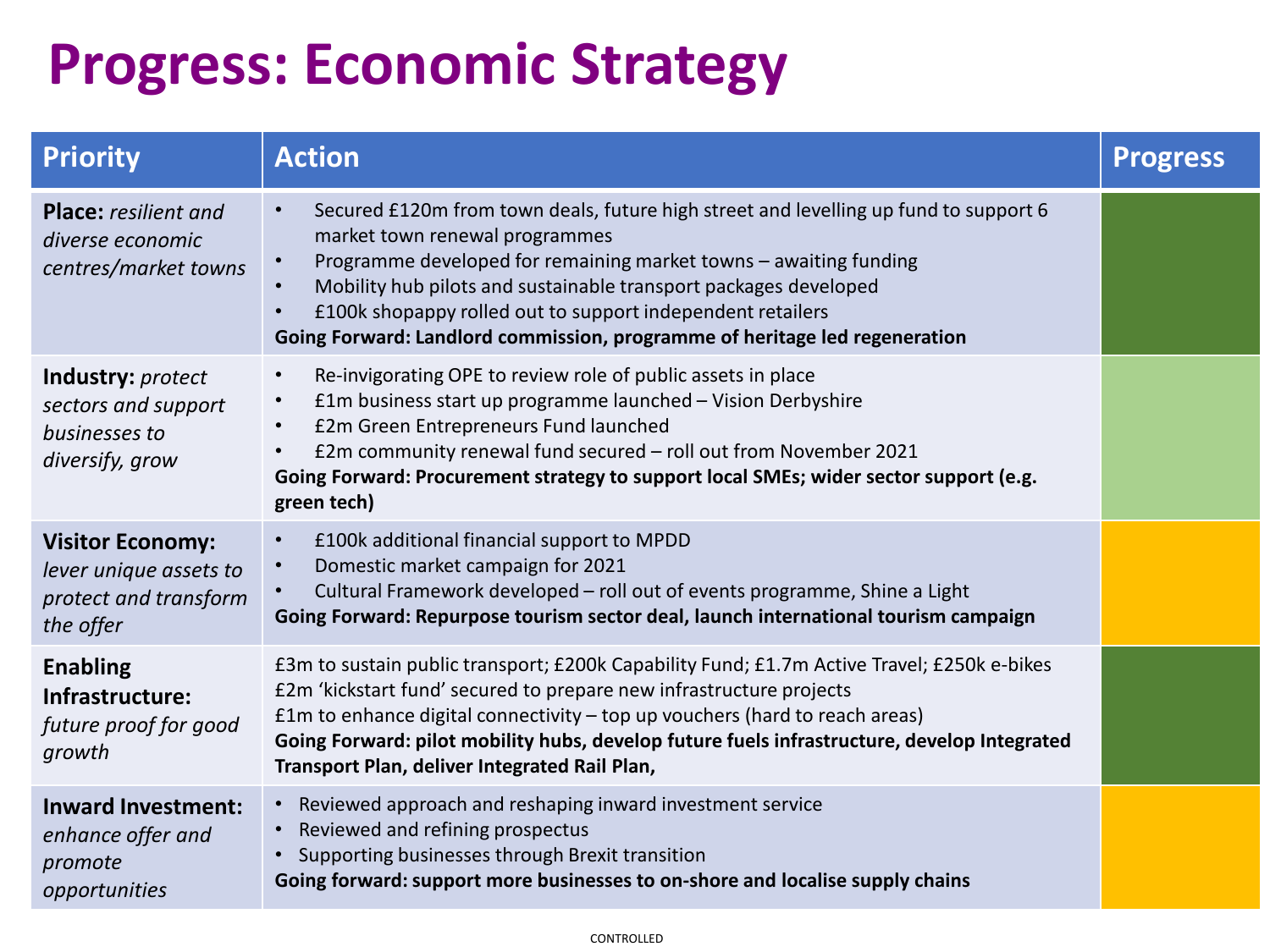# **Progress: Employment & Skills Strategy**

| <b>Priority</b>                                                                                       | <b>Action</b>                                                                                                                                                                                                                                                                                                                                                                                                                                                     | <b>Progress</b> |
|-------------------------------------------------------------------------------------------------------|-------------------------------------------------------------------------------------------------------------------------------------------------------------------------------------------------------------------------------------------------------------------------------------------------------------------------------------------------------------------------------------------------------------------------------------------------------------------|-----------------|
| <b>Young People:</b><br>developing clear<br>progression pathways                                      | Digital inclusion programmes rolled out - laptops to those in need<br>• £60k secured to support Careers Hub roll out and virtual careers fair for South<br>Derbyshire<br>• £100k secured to roll out Youth Hubs<br>• 440 apprenticeships secured through Kickstat<br>Going Forward: Graduate retention programme, Green Skills Academy,<br>Derbyshire Accelerator roll out                                                                                        |                 |
| <b>Adults: realigning</b><br>labour market, retraining<br>and routes to<br>employment                 | • 143 businesses supported to secure 83 apprentices through Levy transfer<br>• Initial development of Green Skills Academy proposal<br>• £2m secured to support skills development for in work and unemployed (CRF)<br>• £3.1m secured to support digital skills support through laptop refurb scheme and<br>Iprogramme<br>Going Forward: enhanced social value through Vision Derbyshire, digital<br>inclusion programme and Digital Skills Strategy (LEP level) |                 |
| <b>Responding to Future</b><br><b>Skill Needs: responsive</b><br>skills system                        | Hospitality Charter developed with employers<br>Green Skills development work<br><b>Festival of Business launched</b><br>Business breakfast programme rolled out<br>Going Forward: Shared/enhanced local intelligence, business skills research,<br>links to Freeport Skills Academy                                                                                                                                                                              |                 |
| <b>Entrepreneurship and</b><br><b>Self Employment:</b><br>stimulate enterprise and<br>business growth | • £1m for digital infrastructure to support home working<br>• £2m Green Entrepreneurs Fund<br>• Apprenticeship levy transfer supporting SMEs<br>• Developing approach to 'enterprising places' - £1m business start up, £1.5m CRF<br>Accelerator<br>• Festival of Business<br><b>Going Forward: Social enterprise strategy</b>                                                                                                                                    |                 |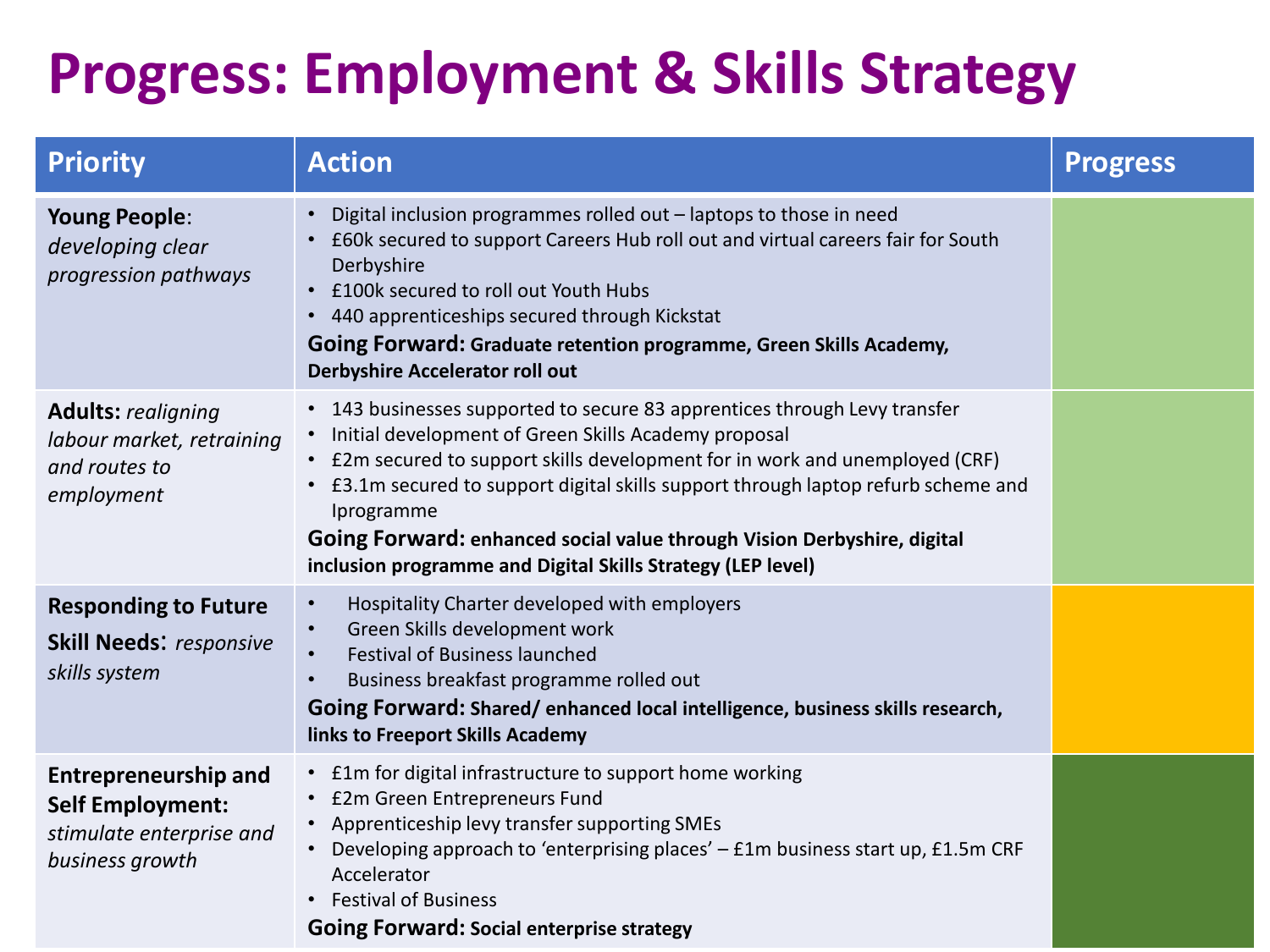# **Showcase: Support to Business**



### **Support to business: De Carbonise**

- £920,000 fund from EU monies and local match of which £660,866 has been allocated as 92 grants – with more to come from Derby City underspend
- $\triangleright$  £460,000 to Derbyshire alone almost all has been allocated for 59 grants
- $\triangleright$  Grant scheme up to £20,000 to support local business to reduce carbon emissions from fleet or premises

#### Grants have been for

- $\checkmark$  LED lighting and sensors
- $\checkmark$  Controllers for copper winding machines
- Replacement windows (double and secondary glazing) and doors
- $\checkmark$  Wall and roof insulation
- $\checkmark$  Replacement heating systems
- Solar PV
- $\checkmark$  Replacement compressor system and heat recovery
- $\checkmark$  Doors for display fridges
- $\checkmark$  Replacement refrigeration systems
- $\checkmark$  Electric Vehicle charge points
- $\checkmark$  The projects have an annual carbon saving of 712 tonnes

#### [Case studies](https://www.derby.gov.uk/environment-and-planning/climate-change-energy-management/de-carbonise/#page-6)

[https://www.derby.gov.uk/environment-and-planning/climate-change-energy-management/de-](https://www.derby.gov.uk/environment-and-planning/climate-change-energy-management/de-carbonise/#page-6)<br>carbonise/#page-6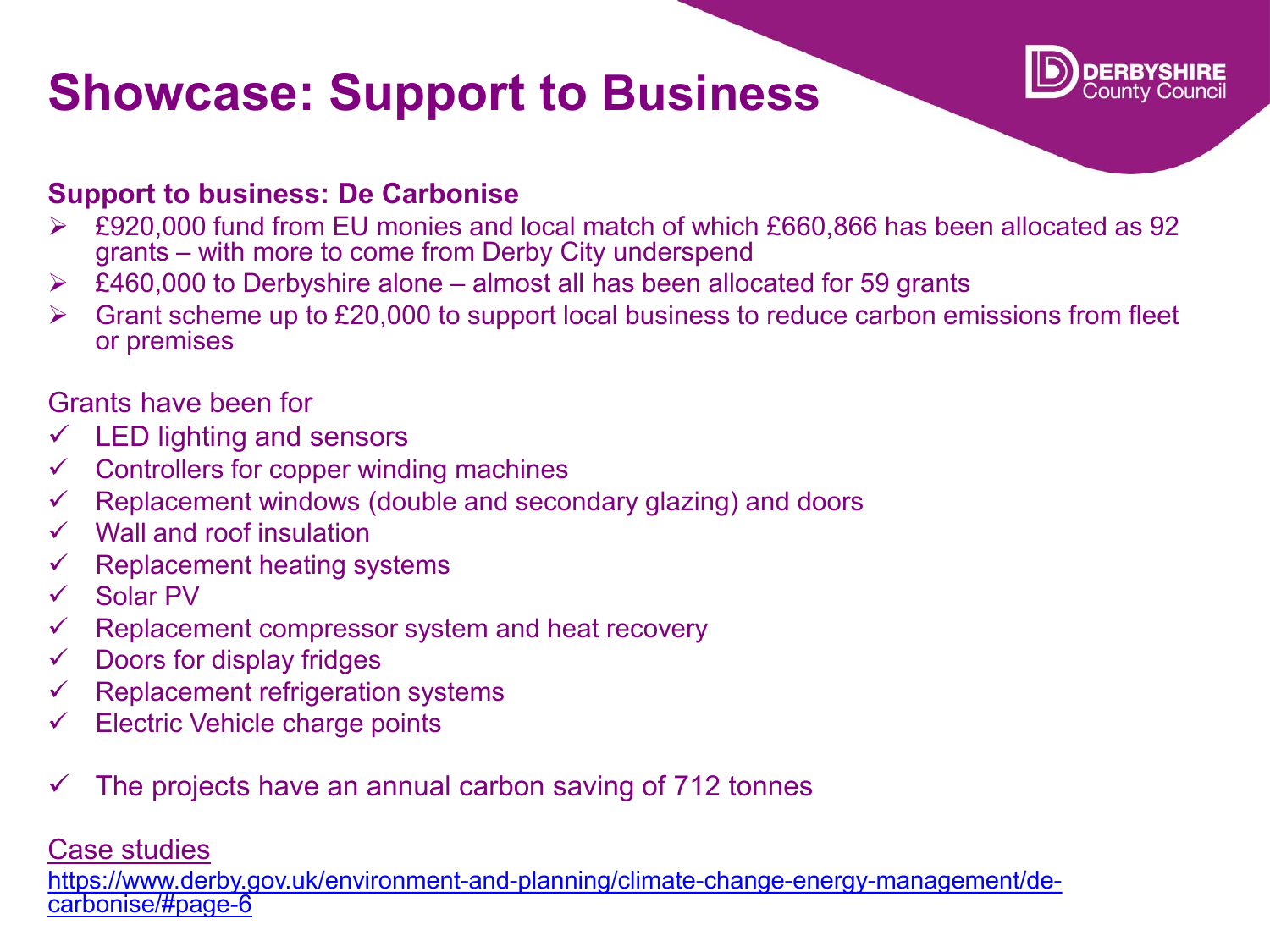

## **Showcase: Adopting and Manufacturing New Technologies**

## **Green Entrepreneurs:**

- £2m fund from the County Council across three strands:
	- Demonstrator grant
	- **Small grants**
	- **Scholarships**
- $\triangleright$  Launched May 2021 7 full applications for grants
- E.g. Arkwright Society: £130,632 demonstrator grant
- $\geq$  3 small grants covering construction industry, technology and engineering
- $\triangleright$  Plus 9 scholarship grants to support training and green skills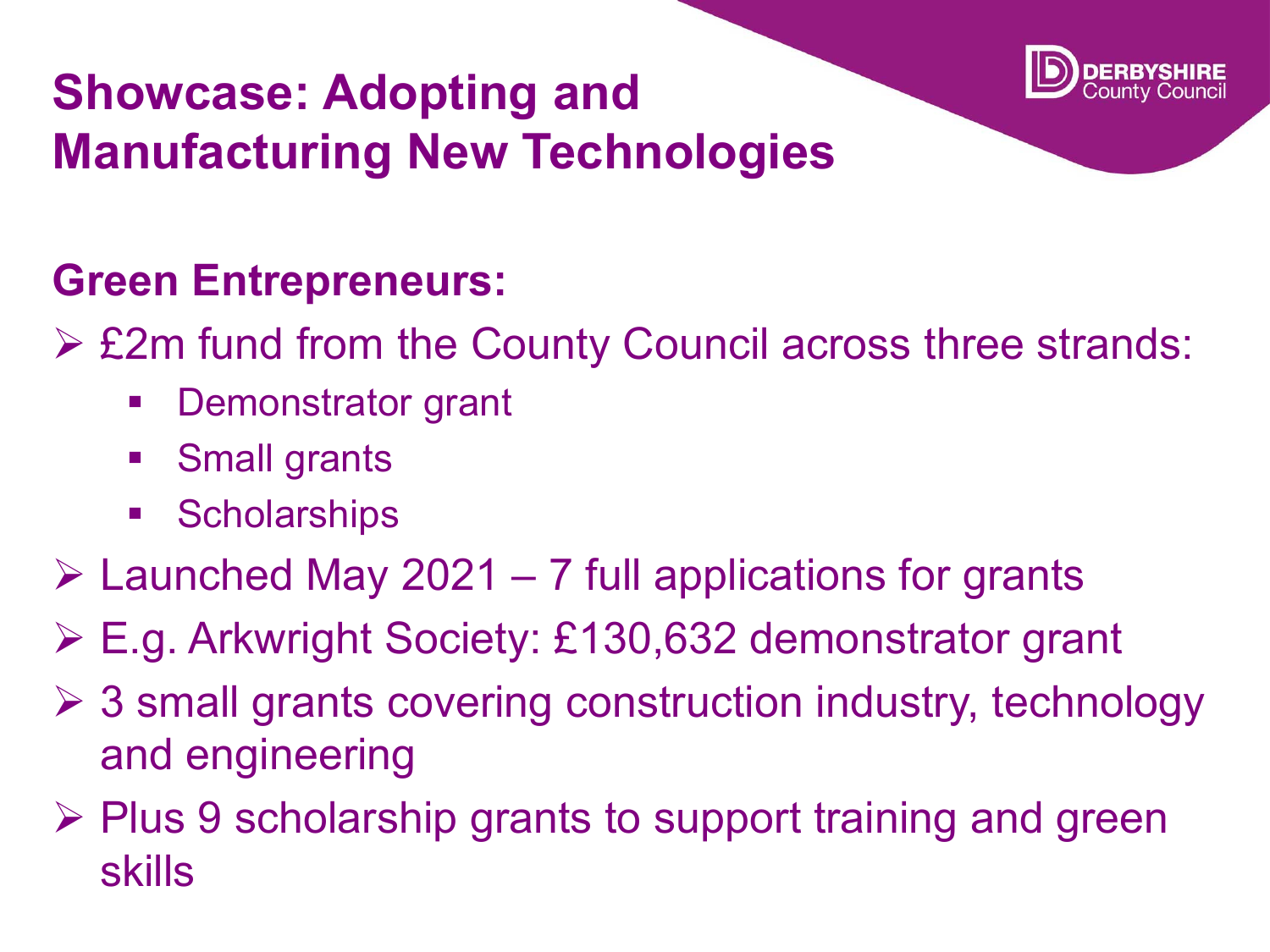# **Showcase: Sustainable Infrastructure**



### **Transport Strategy**

- Developing a new Integrated Transport Plan that will bring together all elements of travel and transport into one comprehensive package of proposals: public transport (bus and rail), new roads, future fuel infrastructure (hydrogen, electric charging), cycling and walking
- $\triangleright$  ITP will provide platform for future funding bids

### Current work:

- $\checkmark$  £250,000 from Dept of Transport Capability Fund 4 feasibility studies for walking and cycling inc. bus and rail interchange audit; commercial e-bike hire in Peak Park and market towns; scoping a blue print for 'one stop shop information portal'; capitalise on cycling networks in northern Derbyshire (Chesterfield, NE Derbyshire, Bolsover), including adult cycle training
- $\checkmark$  Extending Wheels to Work e.g. Staveley Town Deal to subsidise access to e-bikes as a means of sustainable travel to work and learning
- $\checkmark$  218 public facing electric vehicle charging in place across the County. 1,000 points within next 2 years
- Developing strategic proposals for 'Mobility as a Service' (dial up services)
- $\checkmark$  Developing pilots for low carbon communities e.g. Travelling Light in the Hope Valley
- $\checkmark$  Low carbon mobility task force driving activity on hydrogen infrastructure

### Digital infrastructure

- In hard to reach places to assist digital connectivity, reduce the need for travel and support e- commerce £1m for top up vouchers
- $\checkmark$  Exploring 'digital hubs' in rural locations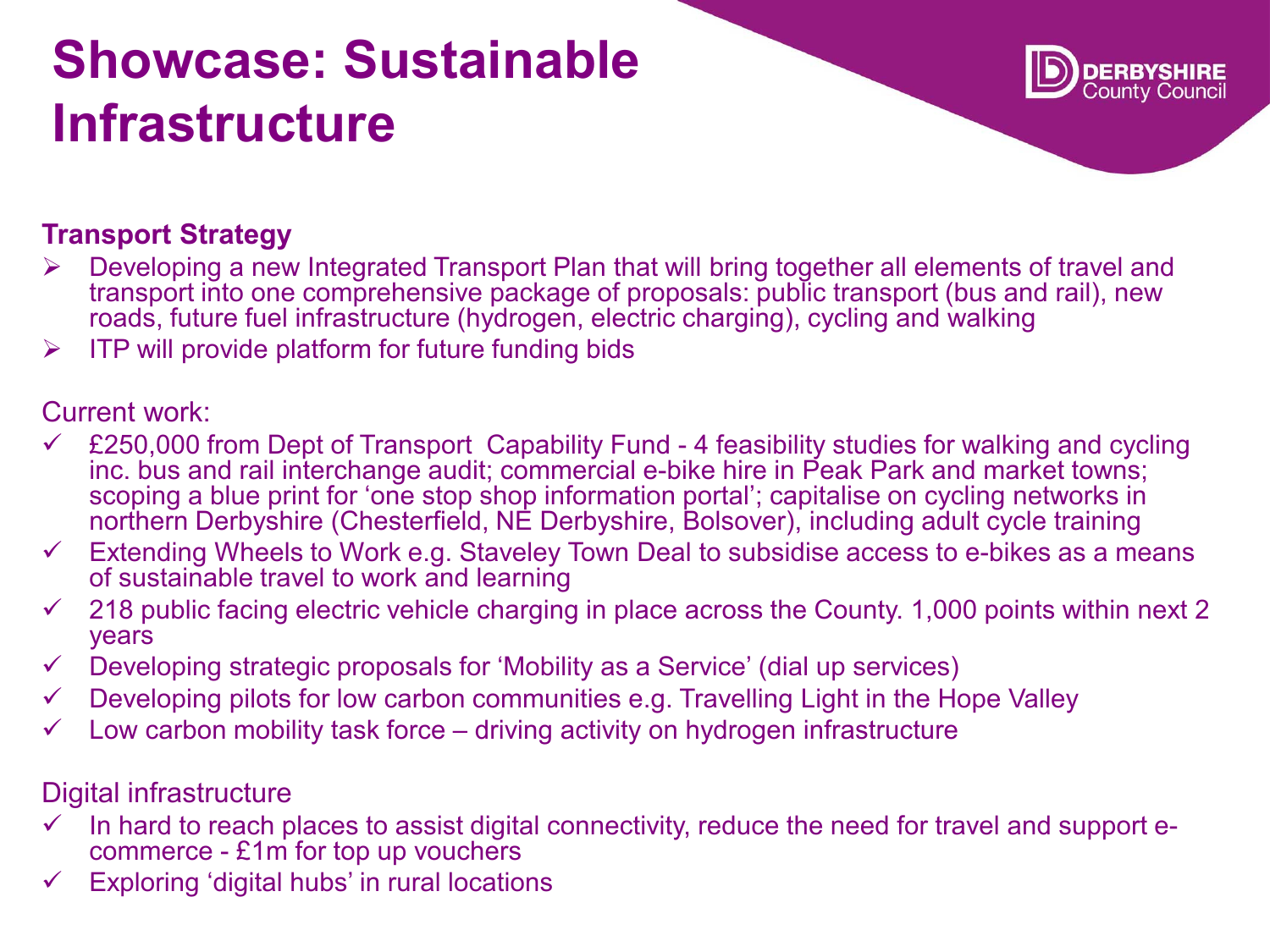# **Showcase: Skills & Training**



## **Green Skills: Initiating Green Skills Academy**

- Working across FE sector
- Mapping existing 'green skills' training offer
- $\triangleright$  Revisit curriculum to embed as much 'green skills' within existing courses (e.g. modern methods of construction)

## **Example: I Programme**

- $\checkmark$  Rolled out to promote and teach digital skills to unemployed or inactive people and those at risk of redundancy
- £3.1m for Derbyshire and Nottinghamshire area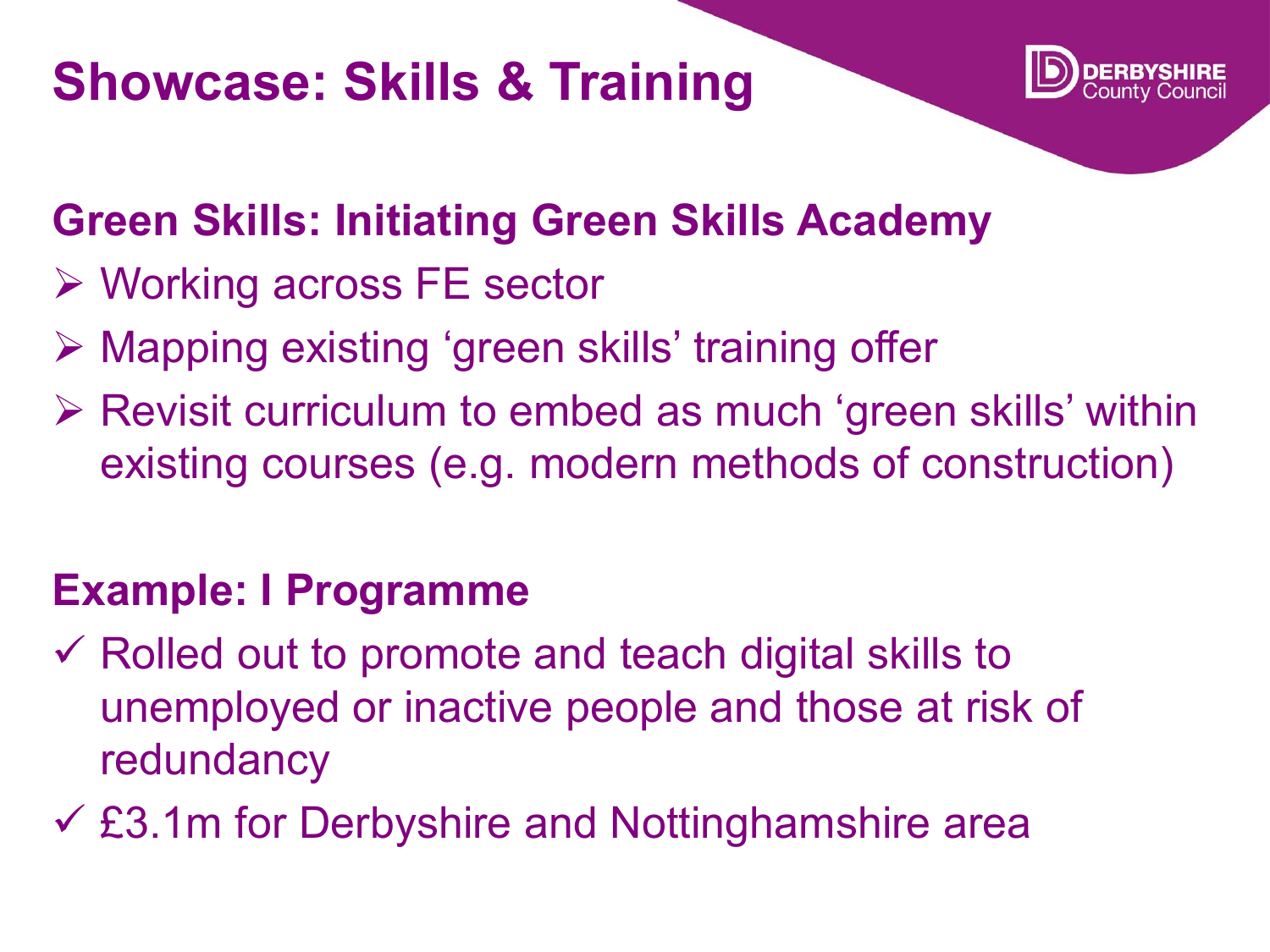# Funding Our Recovery



### **Almost £75m to support market towns programme through town deals**

- $\checkmark$  Staveley: Staveley Basin, town centre renewal, canal restoration, public assets (library etc), sustainable travel, new rail station (Barrow Hill line proposals)
- $\checkmark$  Clay Cross: market town renewal, public assets, sustainable travel, transport improvements
- $\checkmark$  Long Eaton: market town renewal, sustainable travel, public assets

### **Almost £80m to support renewal and regeneration through Levelling Up Fund**

- Chesterfield £20m for culture and heritage led- regeneration at Stephenson Hall Memorial, Crooked Spire, markets, festivals
- $\checkmark$  Infinity Park £49m for new junction and link road to open up land for jobs and housing

### **Integrated Rail Plan**

- $\checkmark$  HS2 line to EM Parkway, conventional station at Toton, Midland Mainline Electrification, accelerating development vehicle
- ■No HS2 line through Derbyshire; No Maintenance Depot at Chesterfield; Continued blight and uncertainty during further review – minimum 18 months

### **£2m to support businesses, employment and skills through Community Renewal Fund**

- $\checkmark$  Derby Business College £500,000 to develop/deliver/test and evaluate the efficacy of: a) an integrated employment/skills system and b) alternative methods of engagement across classroom /online /blended
- $\checkmark$  Derbyshire Accelerator £1.5m to strengthen the place-based business support ecosystem through:<br>Race to Zero Carbon Accelerator, Digital Transformation Accelerator, Start Up to Scale Up Accelerator, Kickstart Accelerator and Financial Accelerator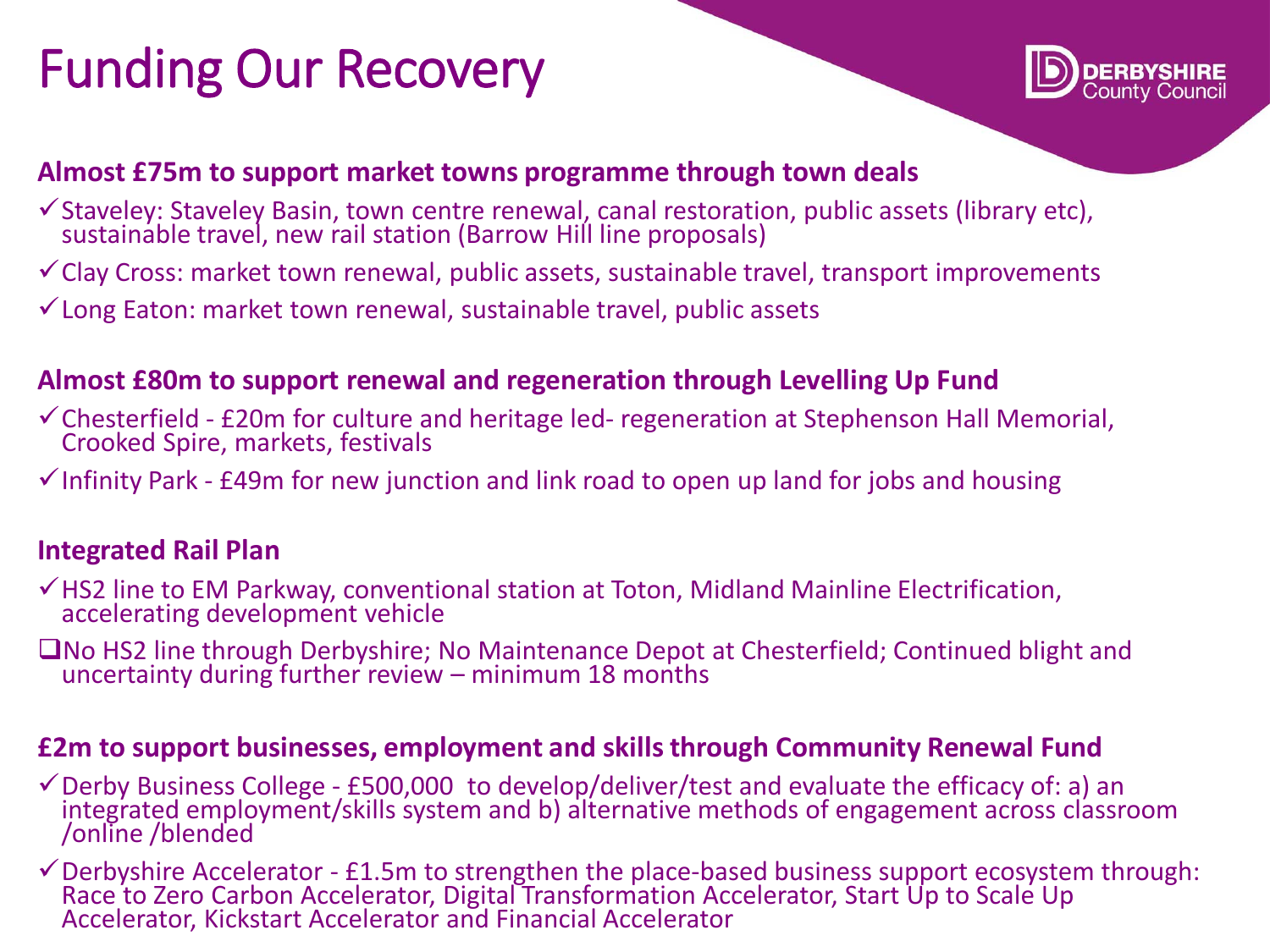# Going Forward



• We've done a lot but there's more to do………

### **Key areas:**

- Continue to develop our county-wide narrative for good growth and our offer to businesses and communities
- Retain focus on 'place' (natural and built environment) and 'people'
- Communicate and educate businesses and residents
- Future fuels research and strategy development for infrastructure and skills
- $\triangleright$  Energy strategy work across the region to refine and deliver
- $\triangleright$  Sector development de-carbonising existing production and growing green businesses and technologies
- Attracting new industries to support good growth
- Pilot, experiment– e.g. through GEF demonstrator, centres for excellent etc
- $\triangleright$ Share knowledge build up local intelligence
- Celebrate achievement